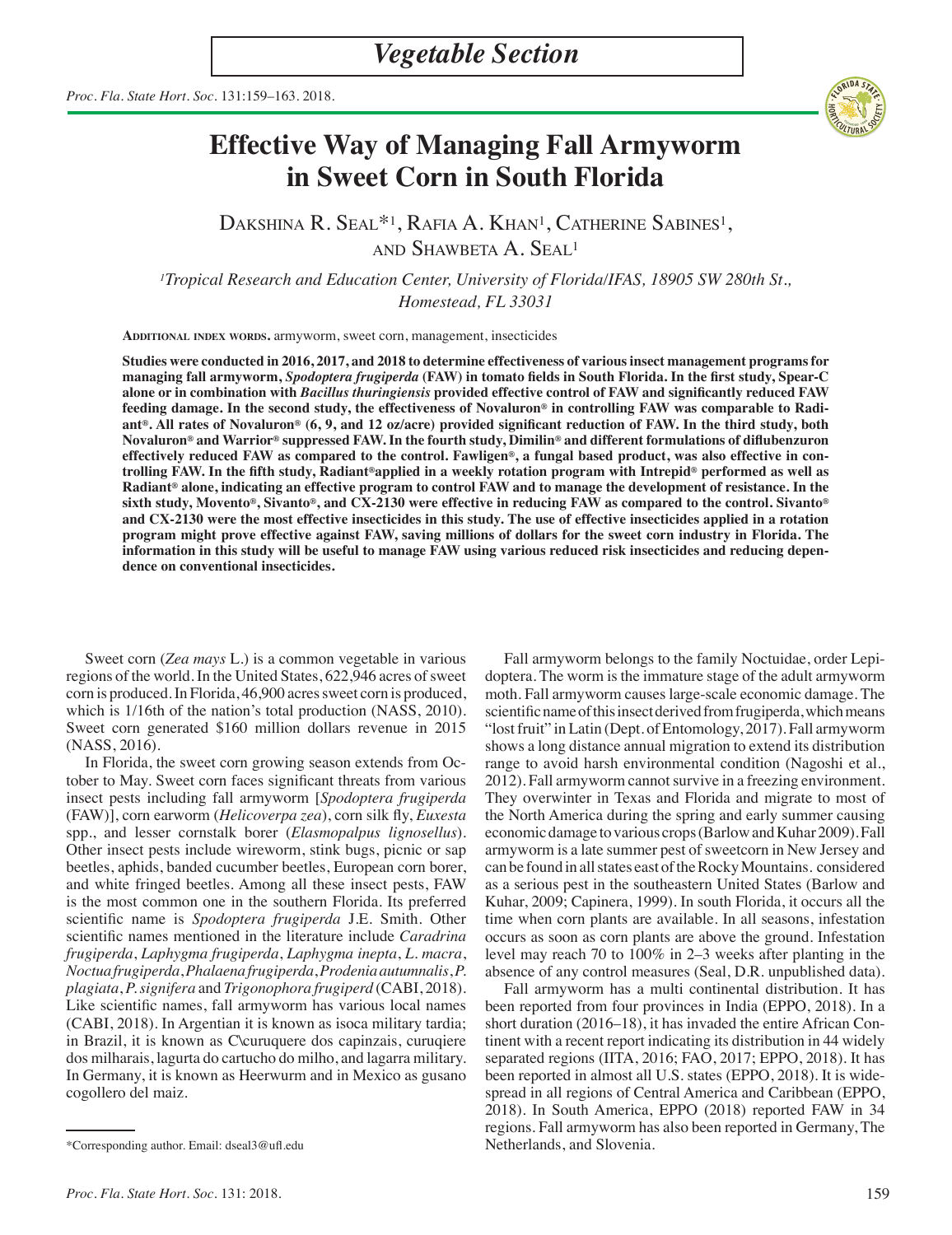Fall armyworm is a polyphagous pest of various plants. More than 60 plant species belonging to forage grasses, corn, alfalfa, cotton, soybean, and most vegetable crops are feeding hosts of FAW (Flanders et al. 2017).

Females prefer to lay eggs at night on the abaxial leaf surfac in clusters containing up to 400 eggs (Barlow and Kuhar, 2009; Sparks, 1979). During periods of high population density, eggs may also be laid on newly emerged ears and other growing parts of sweet corn plants. A female can lay up to 1000 eggs over her lifetime (Barlow and Kuhar, 2009). The egg mass becomes covered with a protective, felt-like layer of grey-pink scales (setae) from the female's abdomen which becomes thicker as the egg stage proceeds. Freshly laid eggs are whitish in color, domeshaped and measure around 0.4 mm in diameter and 0.3 mm in length. They are green at the time of oviposition and turn brown as they approach hatching. Embryonic development takes place in 2–3 d at 20 to 30 °C. Newly hatched larvae are gregarious in nature and disperse toward leaf bases or whorls. The first instar is easily recognized for its large dark-colored head. There are six larval instars with the last instar measuring 3-4 cm long. Mean development time of the various instars (1–6) are 3.3, 1.7, 1.5, 1.5, 2.0 and 3.7 days, respectively at 25 °C (Pitre and Hogg, 1983). A full description of larvae is given in Crumb (1956). Levy and Habeck (1976) provided complete diagnostic features. The early instars feed on the epidermal layer in a long trail. Finally, the larvae settle in the whorl and feed on soft leaf tissues. As the larvae feed on the whorl tissue they leave masses of excreta above their body. Pupation takes place in the soil, and also in the whorl. The pupal period lasts approximately 8 d in the summer up to 30 d in the winter, and may vary with fluctuating temperature. The adult life span ranges 7–21 d.

Although eggs are laid in a mass, one to three larvae have been recorded in each whorl. Larval feeding on whorls results in a debilitated, damage plant with feeding holes on leaves. Larval feeding also causes reduced pollen, injured corn ears, and unhealthy plants. FAW-damaged corn plant tissues attract other insect pests that can also cause serious damage to corn ears (Goyal, 2010).

On maize, the initiation of spray program depends on the extent of damage. In the seedling stage, control measure should be undertaken if damage is recorded on 5% of plants, or whorl damage on 20% small plants (King and Saunders, 1985).

In the present study, six efficacy trials using reduced risk pesticides to control FAW in sweet corn were conducted. The effectiveness of growth regulators and conventional insecticides in FAW management were also determined.

#### **Materials and Methods**

All studies were conducted in the Tropical Research and Education Center, University of Florida, Institute of Food and Agricultural Sciences (UF/IFAS) research plots in Homestead, FL. 'Bi-color' sweet corn seeds were planted with 12-in spacing within the bed and 36 in spacing in between beds. The soil type is Rockdale gravely loam, which consists of about 33% soil and 67% limestone pebbles (> 2mm) (Noble et al., 1996). Raised beds,  $0.15$  m high  $\times$  0.71 m wide, were formed and covered with blackwhite plastic mulch (0.9 mil, Canslit Inc. Victoriaville, Quebec, Canada). Beds were provided with two drip tapes (Ro Drip, USA) having emitter spaces 12 in apart and placed 6 in apart on each side parallel to the center of each bed for performing irrigation. The drip irrigation system delivered 0.4 gal/min. Plants in each study were irrigated one hour every day. The treatment plots,

each 12.19 m long, were arranged in a randomized complete block design with four replications in all studies.

**Effect of reduced risk pesticides.** Various treatments used in this first study included: 1) Spear-C (bio-insecticide) at 2 pints/acre; 2) Spear-C plus Bt-K (*Bacillus thuringiensis kurstaki*, IRAC Group 11A); and 3) a nontreated control. All treatments were applied four times at weekly intervals. Treatments were evaluated by sampling 20 plants/treatment plot 48 h after each application. Presence of FAW larvae was confirmed by observing their excreta and collecting larva by using a pair of long forceps. At the time of harvesting, sweet corn foliage was rated for FAW feeding damage on a  $1-6$  scale, where  $1 =$  whorl damage plus all leaves with feeding damage;  $6 =$  absence of FAW damage.

**Effect of an Insect Growth Regulator (IGR) and Radiant**®**.** In the second study, two insecticides including three rates of Novaluron® (6, 9, and 12 oz/acre, novaluron, IRAC Group 15) and Radiant® (7 oz/acre; spinetoram, IRAC Group 5) were evaluated to control FAW and were compared with a nontreated control. Plot size for each treatment was 30 ft long, which was replicated four times in a randomized complete block design. Efficacy of treatment was evaluated by randomly checking 10 plants per treatment plot and confirming the presence of FAW following above procedure as discussed above.

**Effect of IGR and Warrior**®**.** The third study included all three rates of Novaluron® (6, 9 and 12 oz/acre, Novaluron, IRAC Group 15) and Warrior® (3.8 oz/acre, lambda-cyhalothrin, IRAC Group 3A). All materials and methods used in this study were as mentioned for the second study.

**Effect of different formulations of Diflubenzuron and Fawligen**®**.** In the fourth study, Dimilin® 2L (4.0 oz/acre, diflubenzuron, IRAC Group 15), Dimilin® 2L HV (4.0 oz/acre), Dimilin® 2L HAV (4.0 oz/acre), Dimilin 2L AU (4.0 oz/acre), and Fawligen® (2.8 oz/acre, occlusion bodies of *Spodoptera frugiperda* MNPV-3AP2) were compared with a nontreated control in controlling FAW. Materials and methods in preparing the study and evaluation of treatments were as discussed in the above studies.

**Effect of Intrepid**®**–Radiation**® **rotation.** Treatments evaluated in the fifth study were: 1) Radiant® (spinetoram) at 6.0 oz/acre alone; 2) Radiant® at 6 oz/acre rotated weekly with Intrepid® 2F (at 8 oz/acre, methoxyfenozide); and 3) a nontreated control. All materials and methods employed in this study and evaluation of efficacy of the treatments for controlling FAW were as in the above studies.

**Evaluation of conventional insecticides and** *Bacillus thuringiensis* **based insecticides.** Various treatments evaluated in the fifth study include: 1) Movento® (5.0 oz/acre, spirotetramat, IRAC Group 23); 2) Sivanto® (11 oz/acre, flupyradifurone, IRAC Group 4D; 3) CX-2102 at 1.0 ln/acre (botanical product); 4) CX-2130 at 1 lb/acre (botanical product); and 5) a nontreated control. All materials and methods to conduct this study and to evaluate the efficacy insecticides were same as the above studies.

**Statistical analysis.** Data on the abundance of FAW recorded from treated samples were transformed using square-root of *X* + 0.25 before performing an analysis of variance (ANOVA). The transformed data were analyzed by least squares ANOVA (PROC GLM, SAS Institute 2013). However, for ease of interpretation, the means of the original data are presented. The Waller-Duncan *k*-ratio *t-*test was used to separate treatment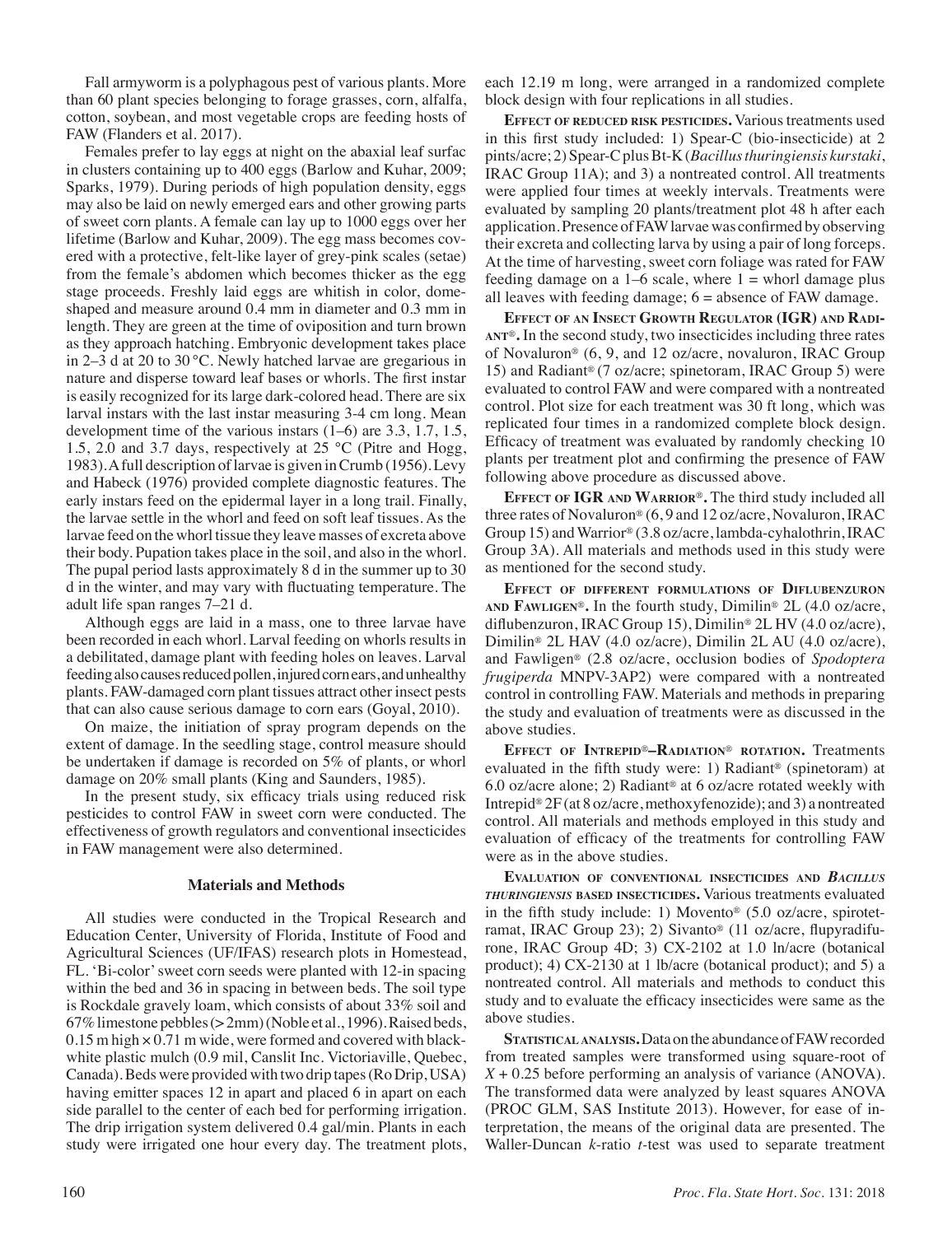means where significant (*P* < 0.05) differences occurred (Waller & Duncan, 1969).

## **Results**

**Effect of reduced risk pesticides.** Fall armyworm infestations were high during the first study, about 70 to 90% plants were infested with FAW. Sperar-C alone or in combination with Bt-K significantly reduced FAW-infested plants on all sampling dates as compared to the nontreated control (Fig. 1). Spear-C alone or in combination with Bt-K significantly reduced feeding damage showing higher quality of foliage than in the nontreated control (Fig. 2).

**Effect of IGR and Radiant**®**.** In the second study, the treatments were evaluated four times at weekly intervals 48 h after each application (Fig. 3). Mean numbers of FAW in all Novaluron® treated plants were significantly lower than in the nontreated control on all sampling dates. Novaluron® at 9.0 oz and 12.0 oz/acre performed better than the lower rate (6.0 oz/ acre) in reducing mean numbers of FAW/ treatment plot. The performance of two higher rates of Novaluron® was comparable to Radiant® in reducing FAW.  $\mathbf{F}_{\mathbf{a}}$ 

**Effect of IGR and Warrior.** In the third study, Warrior®, a pyrethroid, was compared with three rates of Novaluron® (a



Fig. 1. Control of fall armyworm (FAW) using Spear-C®. Means with the same color in each set of bar with a same letter do not differ significantly  $(P < 0.05)$ ; Waller Duncan 1969).<br>
Waller Summer color in the same letter do not differ significantly (P < 0.05; P = 0.05; Waller Duncan 1969).







treated with Novaluron<sup>®</sup> on four sampling dates. Means with the same color in each set of bar with a same letter do not differ significantly  $(P < 0.05$ ; Waller Fig. 3. Mean numbers of fall armyworm per sample of five sweet corn plants Duncan 1969).

growth regulator). Almost on all sampling dates, each treatment significantly reduced FAW with some minor inconsistency. On the fourth sampling date, Novaluron® at 9 and 12 oz/acre provided a similar level of control to Warrior® (Fig. 4).

**Effect of different formulations of Diflubenzuron and Fawligen**®**.** In the fourth study, all treated plants had fewer FAW on all sampling dates than the nontreated control (Fig. 5). Diflubenzuron HAG and Au also had a reduced mean number



 $M_{\text{H}}$  is  $\mathcal{M}_{\text{H}}$  in each numbers of the same letter do not differ significantly (P  $\mathcal{M}_{\text{H}}$  in a same letter do not differ significantly (P  $\mathcal{M}_{\text{H}}$  in a same letter do not differ significantly (P  $\mathcal$ treated with Novaluron<sup>®</sup> on four sampling dates. Means with the same color in Fig. 4. Mean numbers of fall armyworm per sample of five sweet corn plants each set of bar with a same letter do not differ significantly. (*P* < 0.05; Waller Duncan 1969).



Fig. 5. Mean numbers of fall armyworm in sweet corn treated with various insect growth regulators. Means with the same color in each set of bar with a same letter do not differ significantly (*P* < 0.05; Waller Duncan 1969).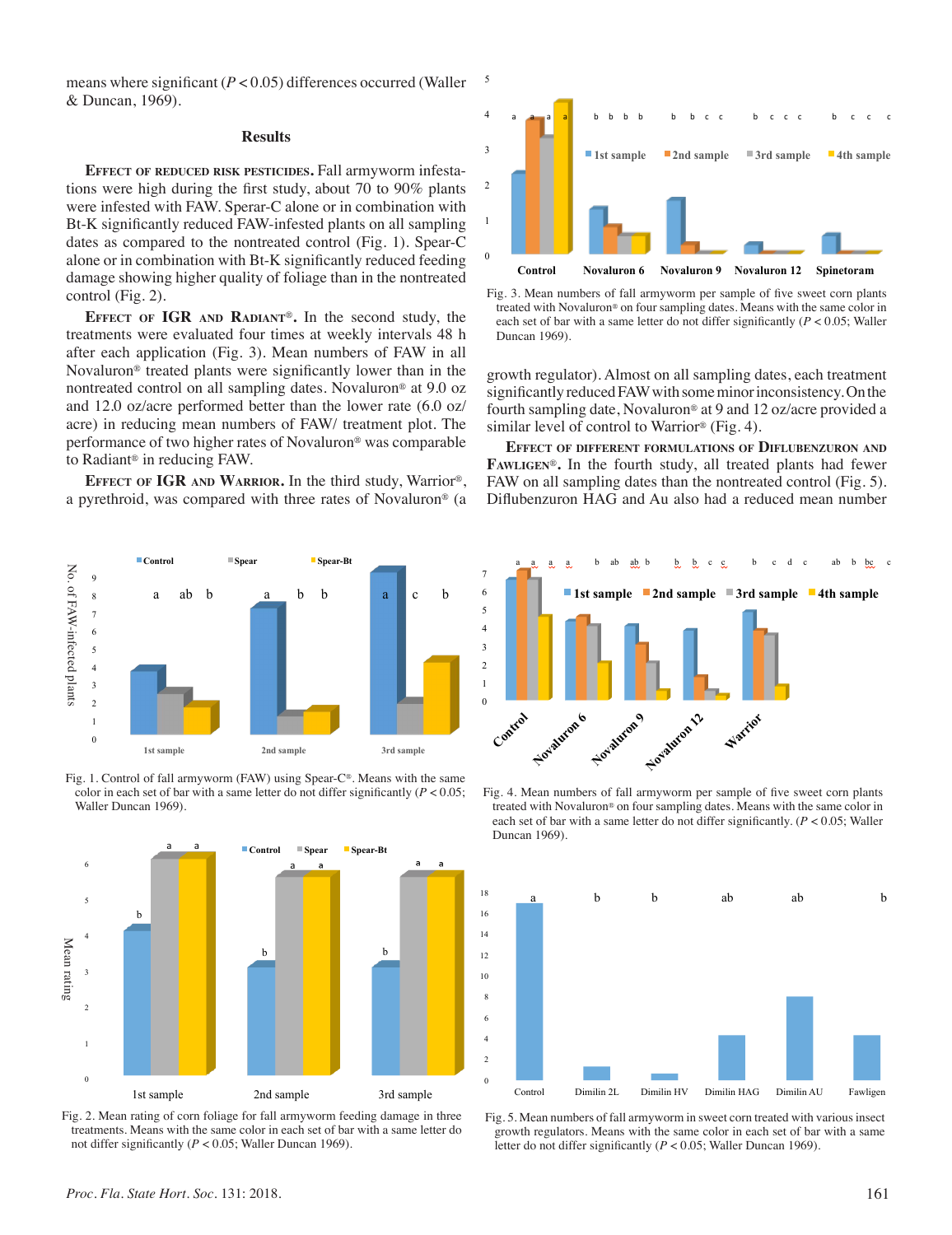

Fig. 6. Effect of a Radiant®–Intrepid® rotation on controlling fall armyworm in sweet corn. Means with the same color in each set of bar with a same letter do not differ significantly ( $P < 0.05$ ; Waller Duncan 1969).



Fig. 7. Effect of Sivanto and BT based products in controlling fall armyworm.Means with the same letter do not differ significantly  $(P < 0.05)$ ; Waller Duncan 1969).

of FAW although these were not significantly different from the nontreated control. Mean number of FAW in the Fawligen® treated plants were also significantly lower than the nontreated control and did not differ from Dimilin® and Diflubenzuron HV.

**Effect of Intrepid**®**-Radiant**® **rotation.** In the fifth study, mean numbers of FAW were significantly lower in the Radiant® treated plants on all sampling dates (Fig. 6). A similar level of FAW suppression was observed when Radiant® was used in a weekly rotation program with Intrepid®. These results suggest that growers should use Radiant® in a rotation with Intrepid® to avoid development of resistance in FAW against Radiant®.

**Evaluation of conventional insecticides and** *Bacillus thruingiensis* **based insecticides.** In the sixth study, all insecticide treatments significantly reduced FAW larvae as compared with the nontreated control (Fig. 7). Mean number of FAW/plant was lowest on plants treated with Sivanto® followed by CX-2130 and Movento®. Mean number of FAW was numerically lower in CX-2102 than on the nontreated control.

### **Discussion**

Fall armyworm has achieved the status of a global pest during the last couple of years (FAO, 2017; IPPC, 2017; EPPO, 2018; Ganiger et al., 2018; ICAR-NBAIR, 2018). It has developed a long-distance migration behavior to meet its biological requirements, such as suitable development temperature, available food resource, and a habitat to complete its development cycle while avoiding adverse biological factors. In the United States, it overwinters in south Florida and south Texas where the temperature is favorable and food sources are available.

Due to its voracious feeding behavior, which often causes economic damage, growers are advised to take action by applying effective insecticides to avoid economic loss. However, the repeated use of a single effective insecticide will cause resistance to develop. The present study results provide information about the efficacy of various reduced risk insecticides, insect growth regulators, neonicotinoids, pyrethroids, *Bacillus thuringiensis* based insecticides and viral products. All these insecticides were found effective at different levels of FAW infestation and at different growth stages. Knowledge based use of these insecticides will enhance effective management of FAW.

#### **Literature Cited**

- Barlow, V.M. and T.P. Kuhar. 2009. Fall armyworm in vegetable crops, VCE 444-015. Virginia Coop. Ext. 3 p.
- CABI. 2018. *Spodoptera frugiperda* (fall armyworm), Invasive species compendium. 35 p. <https://www.cabi.org/isc/datasheet/29810>
- Capinera, J.L. 1999. Fall armyworm, *Spodoptera frugiperda* (J.E. Smith) (Insecta: Lepidoptera: Noctuidae). EENY098. Department of Entomology and Nematology, UF IFAS Extension. Gainesville, FL.
- Crumb, S.E. 1956. The larvae of the Phalaenidae. Technical Bul. No. 1135. United States Department of Agriculture: Washington, DC.
- Department of Entomology. 2017. Species *Spodoptera frugiperda*—Fall armyworm moth—Hodges#9666. Department of Entomology, Iowa State Univ., Ames, IA. 25 May 2017. <https://bugguide.net/index. php?q=search&keys=fall+armyworm&search=Search>.
- European and Mediterranean Plant Protection Organization (EPPO). 2018. EPPO Global database: Fall armyworm. Paris, France <https://gd.eppo.int/taxon/LAPHFR>
- FAO. 2017. FAO Advisory Note on Fall Armyworm (FAW) in Africa. 7 p. 5 June 2017. Rome, Italy. < http://www.fao.org/3/a-bs914e.pdf>
- Flanders, K.L., D.M. Hall, and P.P. Cobb. Management of fall armyworm in pastures and hayfields. FSA7083. Univ. of Ark. Syst., Div. of Agr. Res. & Ext. 8 pp.
- Ganiger, P.C., H.M. Yeshwanth, K. Muralimohan, N. Vinay, A.R.V. Kumar, and K. Chandrashekara. 2018. Occurrence of the new invasive pest, fall armyworm, *Spodoptera frugiperda* J.E. Smith (Lepidoptera: Noctuidae), in the maize fields of Karnataka, India. Current Science, 115 (4): 621–623.
- Goyal, G. 2010. Morphology, biology and distribution of corn-infesting Ulidiidae. PhD. Dissertation, University of Florida, Gainesville, FL.
- ICAR-NBAIR, 2018. *Spodoptera frugiperda* (J.E. Smith). Insects in Indian Agroecosystems. ICAR-National bureau of agricultural insect resources (NBAIR), India. <http://www.nbair.res.in/insectpests/ Spodoptera\_frugiperda.php>
- International Institute of Tropical Agriculture (IITA). 2016. First report of outbreaks of the "Fall Armyworm" on the African continent. IITA Bulletin, No. 2330. <http://bulletin.iita.org/index.php/tag/bulletinno-2330/continent/>
- International Plant Protection Convention (IPPC). 2017. IPPC Official Pest Report, (No. CMR-04/6). Rome, Italy, FAO. <https://www.ippc. int/>
- King, A.B. and J.L. Saunders. 1984. The invertebrate pests of annual food crops in Central America: A guide to their recognition and control. Bib. Orton IICA/CATIE. 1984, 1–166.
- Levy, R. and D.H. Habeck. 1976. Description of the larvae of *Spodoptera sunia* and *S. latifascia* with a key to the mature *Spodoptera* larvae of the eastern United States (Lepidoptera: Noctuidae). Annals Ent. Soc.